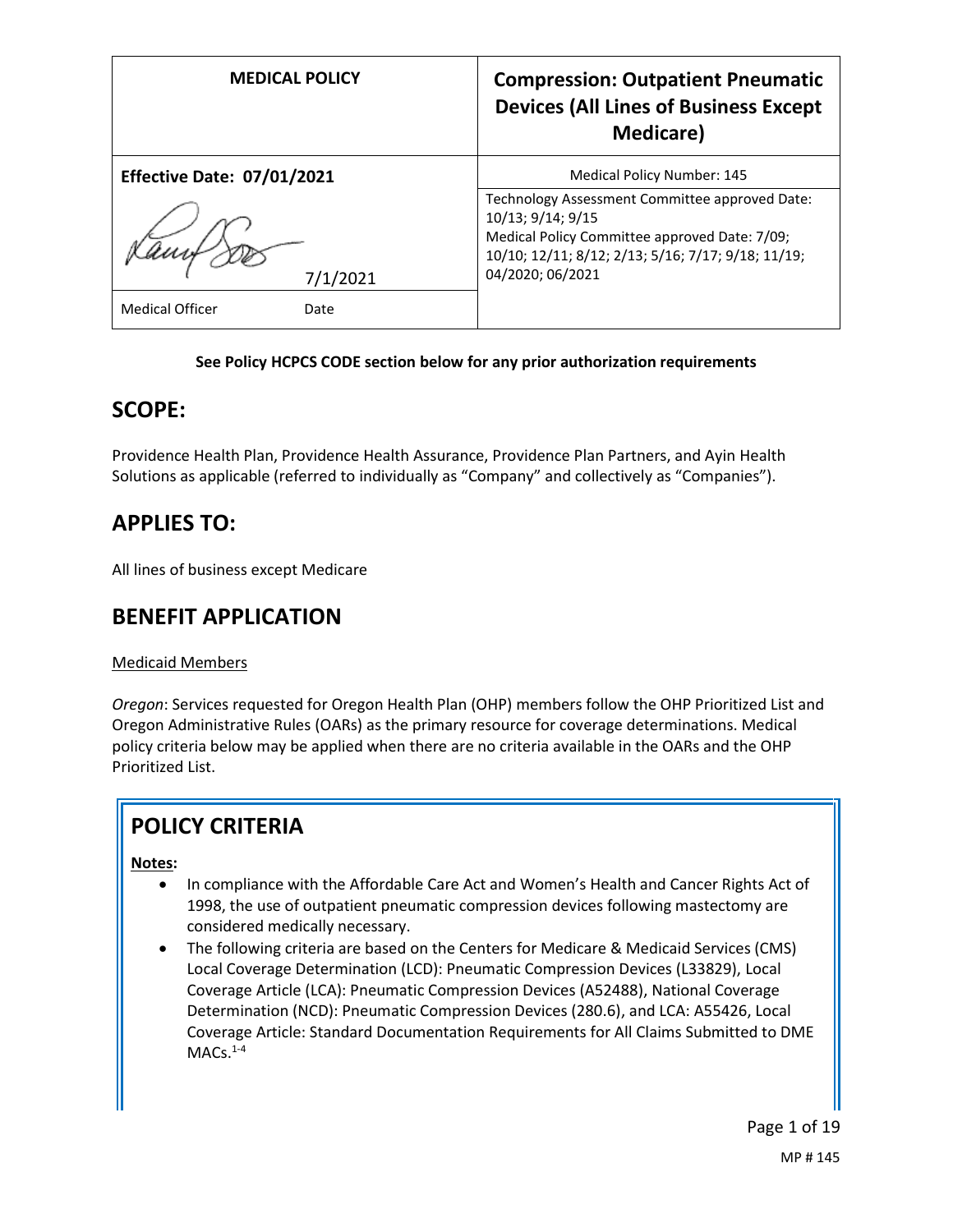### **Lymphedema** *Not* **Extending to the Chest, Trunk, and/or Abdomen**

- I. A pneumatic compression device (PCD) (E0650, E0651) may be considered **medically necessary and covered** for both primary and secondary lymphedema in patients with chronic and severe lymphedema when **all** of the following (A.-C.) criteria are met:
	- A. The patient has a diagnosis of lymphedema (defined in Policy Guidelines section); **and**
	- B. The patient has persistence of chronic and severe lymphedema as identified by the documented presence of **at least one** of the following (1.-5.) clinical findings:
		- 1. Marked hyperkeratosis with hyperplasia and hyperpigmentation; **or**
		- 2. Papillomatosis cutis lymphostatica; **or**
		- 3. Deformity of elephantiasis; **or**
		- 4. Skin breakdown with persisting lymphorrhea; **or**
		- 5. Detailed measurements over time confirming the persistence of the lymphedema with a history evidencing a likely etiology; **and**
	- C. In addition to this documented persistence, the lymphedema is then documented to be unresponsive to other clinical treatment over the course of a required **4-week** trial. The 4 week trial of conservative therapy must include **all** of the following (1.-3.):
		- 1. Regular and compliant use of an appropriate compression bandage system or compression garment to provide adequate graduated compression; **and** Notes:
			- Adequate compression is defined as (1) sufficient pressure at the lowest pressure point to cause fluid movement and (2) sufficient pressure across the gradient (from highest to lowest pressure point) to move fluid from distal to proximal. The compression used must not create a tourniquet effect at any point.
			- The garment may be prefabricated or custom-fabricated but must provide adequate graduated compression starting with a minimum of 30 mmHg distally.
		- 2. Regular exercise; **and**
		- 3. Elevation of the limb.
- II. A PCD is considered **not medically necessary and is not covered** when criterion I. above is not met including, but not limited to, a PCD for the treatment of edema from causes other than lymphedema.

#### **Lymphedema Extending to the Chest, Trunk, and/or Abdomen**

Note: The CMS National Coverage Determination for Pneumatic Compression Devices (280.6) states, "(t)he only time that a segmented, calibrated gradient pneumatic compression device (HCPCS code E0652) would be covered is when the individual has unique characteristics that prevent them from receiving satisfactory pneumatic compression treatment using a nonsegmented device in conjunction with a segmented appliance or a segmented compression device without manual control of pressure in each chamber."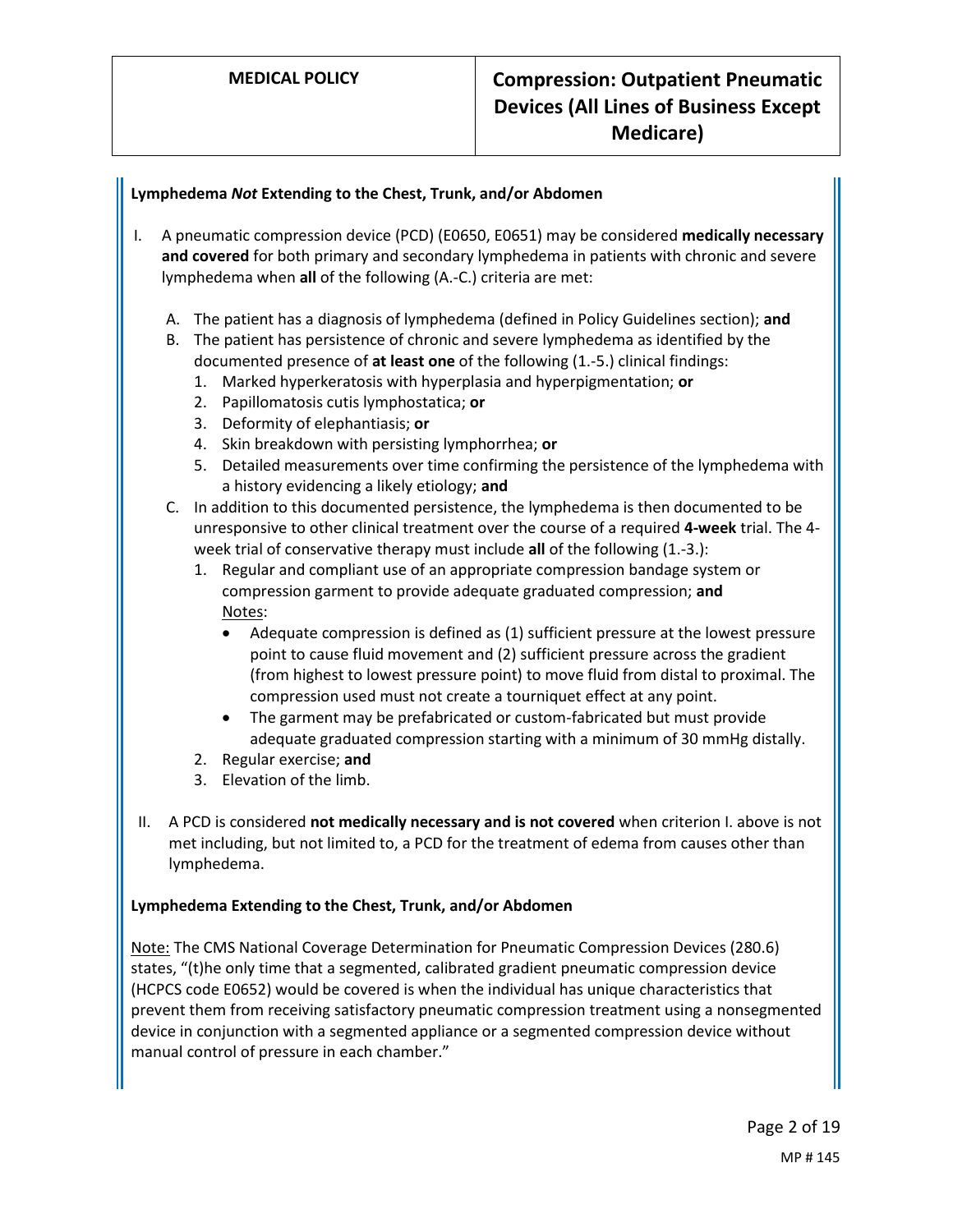- III. A PCD with calibrated gradient pressure (E0652) may be considered **medically necessary and covered** for the treatment of lymphedema extending onto the chest, trunk, and/or abdomen when **all** of the following (A.-D.) criteria are met:
	- A. The patient has lymphedema of an extremity (defined in Policy Guidelines section); **and**
	- B. The patient meets criterion I. above; **and**
	- C. The patient has lymphedema extending onto the chest, trunk, and/or abdomen that extends past the limits of a standard compression sleeve; **and**
	- D. The chest, trunk, and/or abdominal lymphedema has failed to improve with a **4-week** trial of treatment with E0650 (pneumatic compression, non-segmental) **or** E0651 (pneumatic compressor, segmental, without calibrated gradient pressure). The 4-week trial of therapy must include **all** of the following (1.-8.):
		- 1. At least 4 weeks of regular, daily, multiple-hour home usage of the E0650 or E0651 after careful, in-person fitting, training, and supervision by a technician who is skilled in and who regularly and successfully uses the appliance provided; **and**
		- 2. Compliant use of an appropriate compression bandage system or compression garment to provide adequate graduated compression; **and** Notes:
			- Adequate compression is defined as (1) sufficient pressure at the lowest pressure point to cause fluid movement and (2) sufficient pressure across the gradient (from highest to lowest pressure point) to move fluid from distal to proximal. The compression used must not create a tourniquet effect at any point.
			- The garment may be prefabricated or custom-fabricated but must provide adequate graduated compression starting with a minimum of 30 mmHg distally.
		- 3. Regular exercise; **and**
		- 4. Elevation where appropriate; **and**
		- 5. Manual lymphatic drainage (where available) and self-manual lymphatic drainage (MLD) for at least 20 minutes per day; **and**
		- 6. Evaluation of diet and implementation of any necessary change; **and**
		- 7. Medications as appropriate (e.g., diuretics and/or other treatment of congestive failure, etc.); **and**
		- 8. Correction (where possible) of anemia and/or hypoproteinemia.
- IV. A PCD with calibrated gradient pressure (E0652) is considered **not medically necessary and is not covered** when criterion III. above is not met including, but not limited to, the treatment of lymphedema not extending onto the chest, trunk, and/or abdomen or the treatment of chronic venous insufficiency.

### **Chronic Venous Insufficiency with Venous Stasis Ulcers**

V. A pneumatic compression device (PCD) (E0650, E0651) may be considered **medically necessary and covered** for the treatment of chronic venous insufficiency (CVI) of the lower extremities when **all** of the following (A.-C.) criteria are met: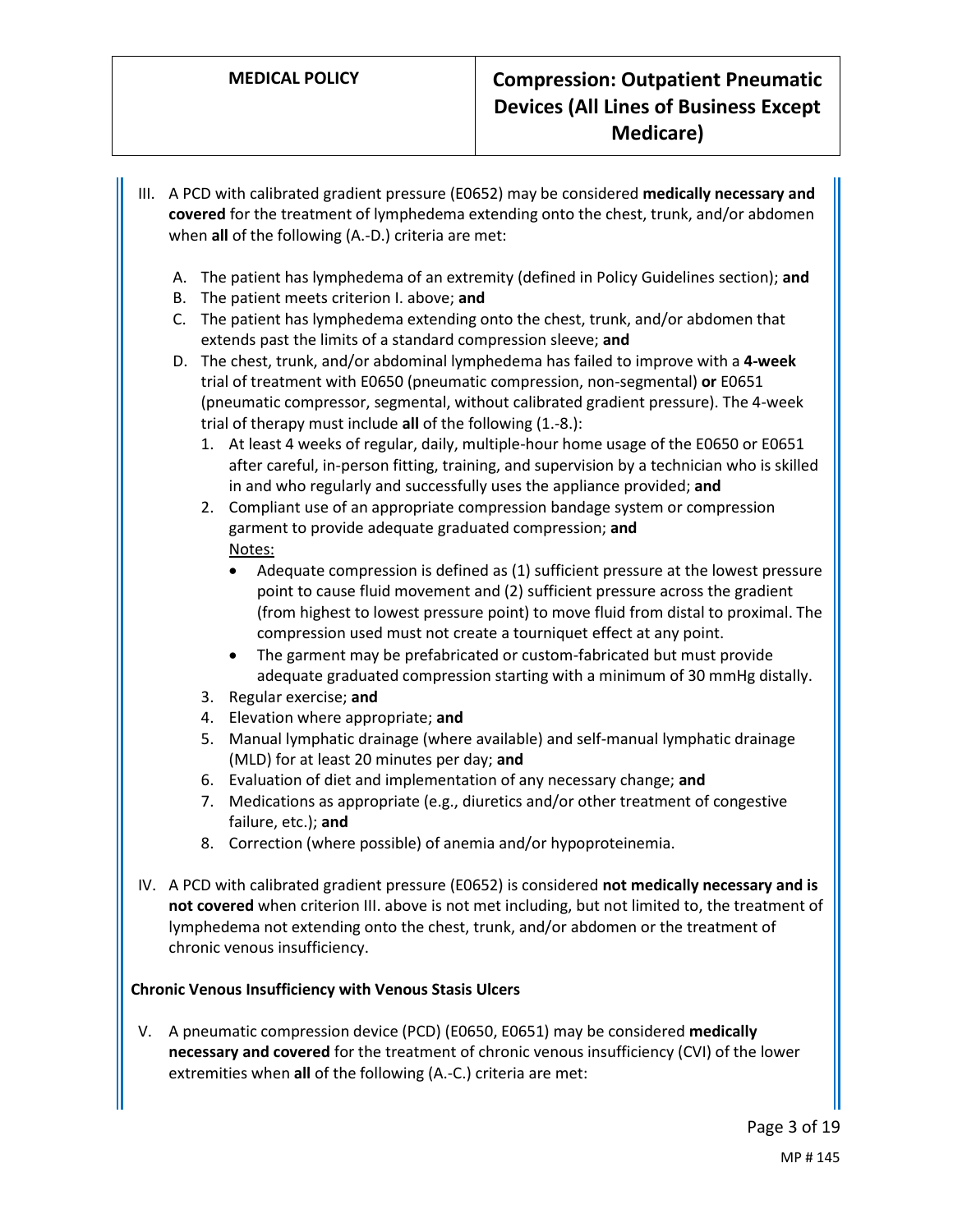- A. Patient has edema in the affected lower extremity; **and**
- B. One or more venous stasis ulcer(s); **and**
- C. The ulcer(s) have failed to heal after a **6-month** trial of conservative therapy directed by the treating practitioner. The 6-month trial of conservative therapy must include **all** of the following (1.-5.):
	- 1. Compliant use of an appropriate compression bandage system or compression garment to provide adequate graduated compression; **and** Notes:
		- Adequate compression is defined as (1) sufficient pressure at the lowest pressure point to cause fluid movement and (2) sufficient pressure across the gradient (from highest to lowest pressure point) to move fluid from distal to proximal. The compression used must not create a tourniquet effect at any point.
		- The garment may be prefabricated or custom-fabricated but must provide adequate graduated compression starting with a minimum of 30 mmHg distally.
	- 2. Medications as appropriate (e.g., diuretics and/or other treatment of congestive failure, etc.); **and**
	- 3. Regular exercise; **and**
	- 4. Elevation of the limb; **and**
	- 5. Appropriate wound care for the ulcer (including sharp debridement where appropriate)
- VI. A PCD is considered **not medically necessary and is not covered** when criterion III. above is not met including, but not limited to, the treatment of ulcers in locations other than the lower extremity or ulcers and wounds from other causes.

### **Peripheral Artery Disease**

VII. A pneumatic compression device for arterial insufficiency (E0675) is considered **not medically necessary and is not covered** for the treatment of peripheral artery disease.

### **Deep Venous Thrombosis Prevention**

- VIII. Outpatient use of intermittent pneumatic compression devices for the prevention of deep venous thrombosis (DVT) may be considered **medically necessary and covered** when **all** of the following (A.-B.) criteria are met:
	- A. The patient is unable to ambulate for a prolonged period of time (e.g., >2 weeks) due to trauma, orthopedic surgery, neurosurgery, or other acute circumstances; **and**
	- B. The patient has a contraindication to standard short-term anticoagulation.
- IX. Outpatient use of intermittent pneumatic compression devices are considered **not medically necessary and are not covered** when criterion VIII. above is not met, including when the patient is able to walk or is no longer bedridden.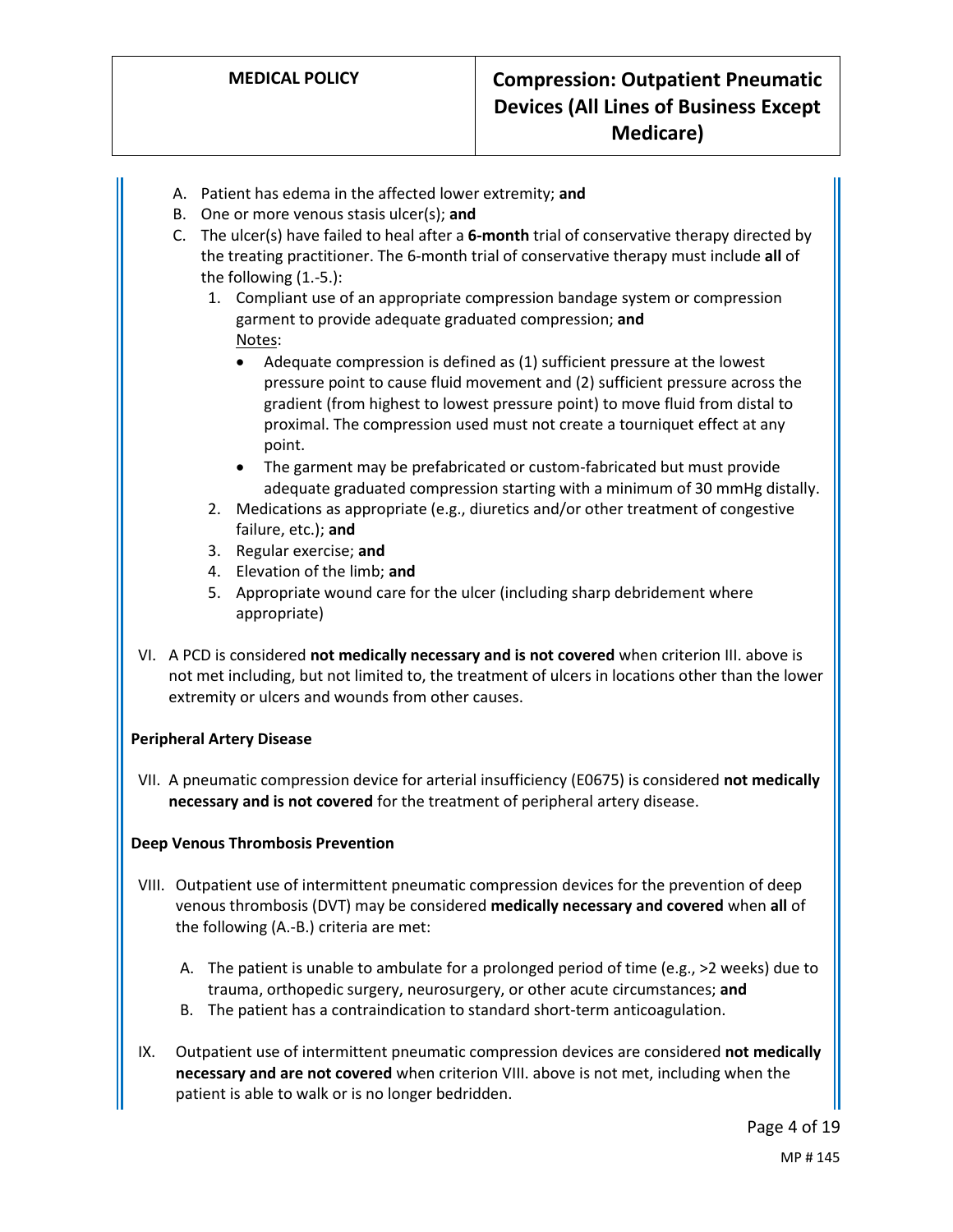#### **Accessories**

- X. Pneumatic compression device (PCD) related accessories (E0655-E0673) may be considered **medically necessary and covered** only when the appropriate, related base PCD (E0650, E0651, E0675) meets the applicable coverage criteria for that type of PCD.
- XI. PCD related accessories are considered **not medically necessary and are not covered** when criterion X. above is not met.

## **POLICY GUIDELINES**

#### **Definitions**

#### Edema

Edema is a non-specific term for the accumulation of fluid in tissue, most often in the extremities. There are numerous causes for edema, ranging from systemic disorders (e.g. congestive heart failure, etc.) to local conditions (post-surgery, congenital abnormalities, etc.). (Examples are not all-inclusive).

Lymphedema, as discussed below, is just one group of conditions that can be a cause of accumulation of fluid in the tissue. Lymphedema arises from disorders of the lymphatic system. It is essential to rule out other causes of edema in order to diagnose lymphedema. Edema from other causes is not classified as lymphedema for purposes of Medicare reimbursement for PCDs (E0650-E0652).

#### Primary lymphedema

Primary lymphedema is a disorder of the lymphatic system that occurs on its own. It is inherited and uncommon. Examples (not all-inclusive) are:

- Congenital lymphedema due to lymphatic aplasia or hypoplasia
- Milroy's disease, an autosomal dominant familial form of congenital lymphedema
- Lymphedema praecox
- Lymphedema tarda

#### Secondary lymphedema

Secondary lymphedema is a disorder of lymphatic flow that is caused by some other disease or condition. It is more common than primary lymphedema. It is most commonly caused by surgery (especially lymph node dissection, such as for breast cancer), radiation therapy (especially axillary or inguinal), trauma, lymphatic obstruction by tumor, and, in developing countries, lymphatic filariasis. Secondary lymphedema may also result from compression of the lymphatic and venous channels resulting from leakage of fluid into interstitial tissues in patients with chronic venous insufficiency. (See below)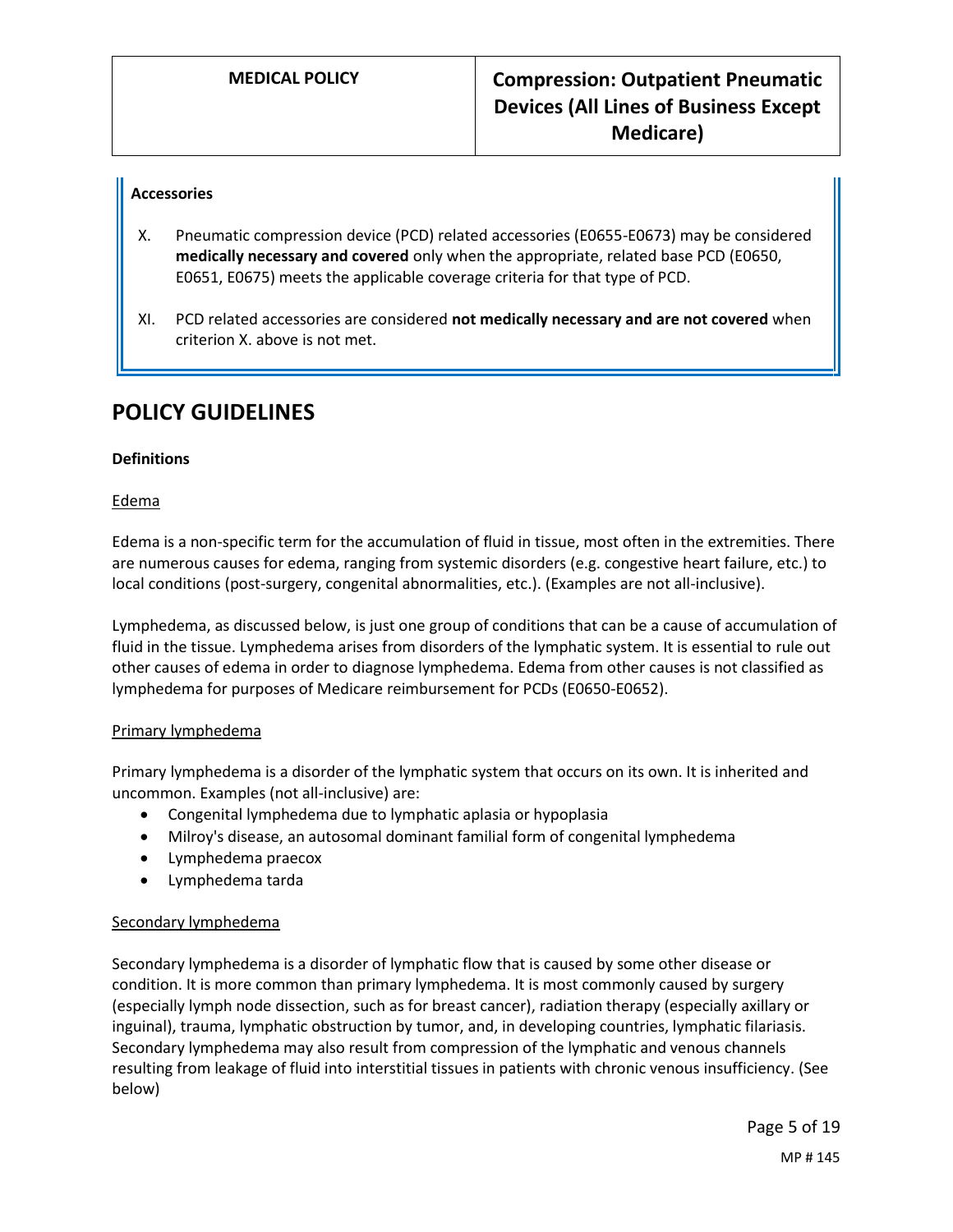#### Chronic Venous Insufficiency (CVI)

Lymphedema may also be caused by CVI when fluid leaks into the tissues from the venous system. CVI of the lower extremities is a condition caused by abnormalities of the venous wall and valves, leading to obstruction or reflux of blood flow in the veins. Signs of CVI include hyperpigmentation, stasis dermatitis, chronic edema, and venous ulcers. The incidence of lymphedema from CVI is not well established.

#### Peripheral Arterial Disease (PAD)

Peripheral artery disease is a circulatory problem in which narrowed arteries reduce blood flow to limbs, resulting in compromised blood flow to the distal tissue and failure to keep up with oxygen demands.

#### **Four-Week Conservative Therapy Trial for Lymphedema Not Extending Onto the Chest, Trunk, and/or Abdomen**

A four-week trial of conservative therapy demonstrating failed response to treatment is required. The four-week trial of conservative therapy must include all of the following:

- Regular and compliant use of an appropriate compression bandage system or compression garment to provide adequate graduated compression
	- $\circ$  Adequate compression is defined as (1) sufficient pressure at the lowest pressure point to cause fluid movement and (2) sufficient pressure across the gradient (from highest to lowest pressure point) to move fluid from distal to proximal. The compression used must not create a tourniquet effect at any point
	- $\circ$  The garment may be prefabricated or custom-fabricated but must provide adequate graduated compression starting with a minimum of 30 mmHg distally
- Regular exercise
- Elevation of the limb

When available, manual lymphatic drainage is a key component of conservative treatment as is appropriate medication treatment when there is concurrent congestive failure.

At the end of the four-week trial, if there has been improvement, then reimbursement for a PCD is not justified. Where improvement has occurred, the trial of conservative therapy must be continued with subsequent reassessment at intervals at least a week apart. Only when no significant improvement has occurred in the most recent four weeks and the coverage criteria above are still met, may the lymphedema be considered unresponsive to conservative therapy, and coverage for a PCD considered.

CMS' NCD for PCD (280.6) instructs: "The determination by the physician of the medical necessity of a pneumatic compression device must include...symptoms and objective findings, including measurements which establish the severity of the condition."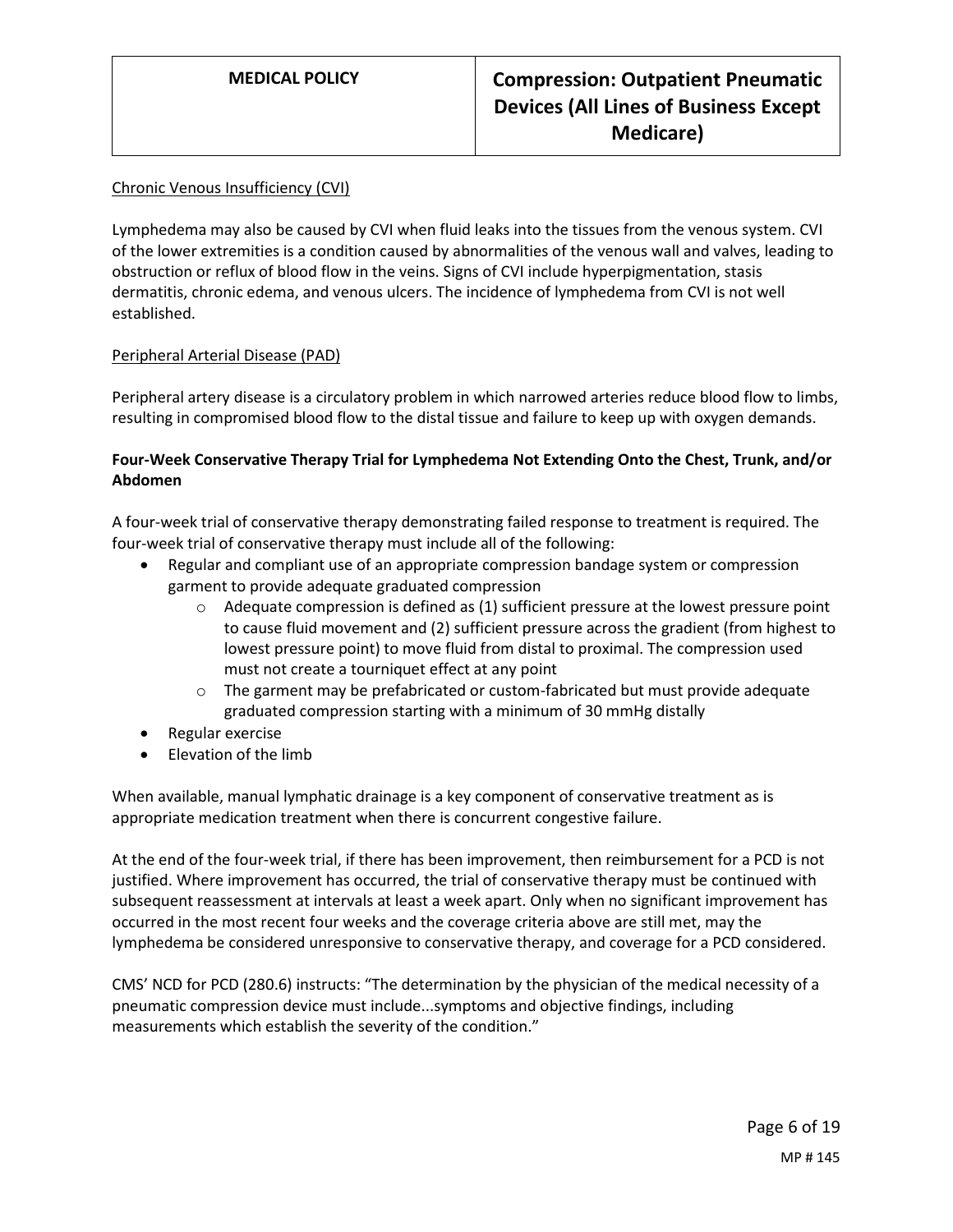## **MEDICAL POLICY Compression: Outpatient Pneumatic Devices (All Lines of Business Except Medicare)**

At a minimum, re-assessments conducted for a trial must include detailed measurements, obtained in the same manner and with reference to the same anatomic landmarks, prior to and at the conclusion of the various trials and therapy, with bilateral comparisons where appropriate.

The trial of conservative therapy must be documented in the beneficiary's medical record before prescribing any type of pneumatic compression device (E0650-E0652). This assessment may be performed by the prescribing physician or any other licensed/certified medical professional (LCMP) directly involved in the beneficiary's lymphedema treatment. The LCMP may not have any financial relationship with the DMEPOS supplier providing the device. If the assessment is performed by an LCMP, the prescribing physician must receive and review the report of the evaluation. In addition, the prescribing physician must sign and date the report, and state concurrence or disagreement with the assessment. The signature date must be on or before the prescription date.

#### **Four-Week Trial for Lymphedema Extending Onto the Chest, Trunk and/or Abdomen**

A four-week trial of conservative therapy demonstrating failed response to treatment with and E0650 or E0651 is required. The four-week trial of conservative therapy must include all of the following:

- At least four weeks of regular, daily, multiple-hour home usage of the E0650 or E0651 after careful, in-person fitting, training and supervision by a technician who is skilled in and who regularly and successfully uses the appliance provided
- Compliant use of an appropriate compression bandage system or compression garment to provide adequate graduated compression
	- o Adequate compression is defined as (1) sufficient pressure at the lowest pressure point to cause fluid movement and (2) sufficient pressure across the gradient (from highest to lowest pressure point) to move fluid from distal to proximal. The compression used must not create a tourniquet effect at any point
	- $\circ$  The garment may be prefabricated or custom-fabricated but must provide adequate graduated compression starting with a minimum of 30 mmHg distally
- Regular exercise
- Elevation where appropriate
- Manual lymphatic drainage (where available) and self-manual lymphatic drainage (MLD) for at least 30 minutes per day
- Evaluation of diet and implementation of any necessary change
- Medications as appropriate (e.g. diuretics and/or other treatment of congestive failure, etc.)
- Correction (where possible) of anemia and/or hypoproteinemia.

At the end of the four-week trial, if there has been improvement of the lymphedema extending onto the chest, trunk and/or abdomen, then reimbursement for an E0652 is not justified. Where improvement has occurred, the trial of conservative therapy must be continued with subsequent reassessment at intervals at least a week apart. When and only when no significant improvement has occurred in the most recent four weeks and the coverage criteria above are still met, an E0652 is eligible for reimbursement.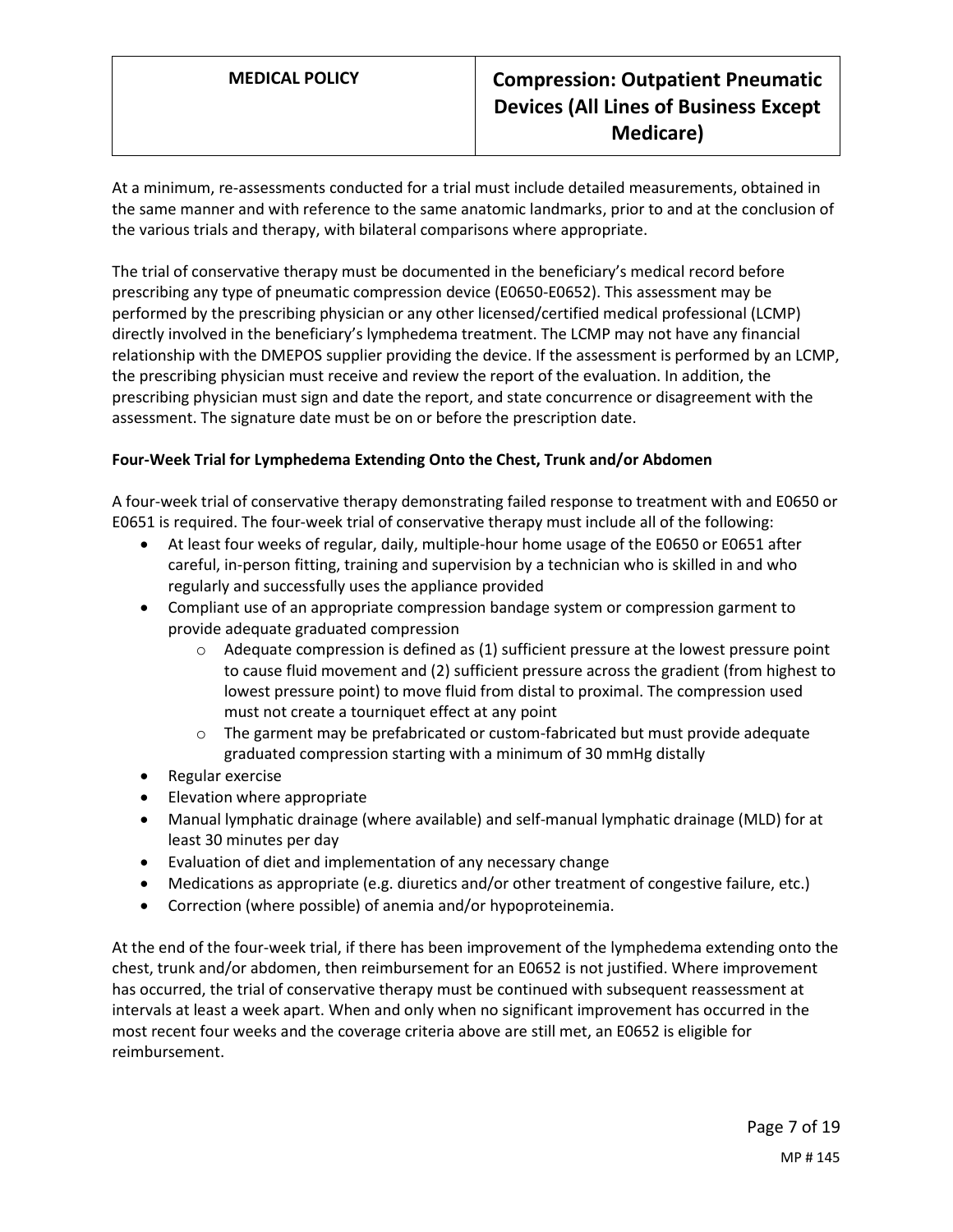## **MEDICAL POLICY Compression: Outpatient Pneumatic Devices (All Lines of Business Except Medicare)**

The trial of conservative therapy must be documented in the beneficiary's medical record before prescribing any type of pneumatic compression device (E0650-E0652). This assessment may be performed by the prescribing physician or any other licensed/certified medical professional (LCMP) directly involved in the beneficiary's lymphedema treatment. The LCMP may not have any financial relationship with the DMEPOS supplier providing the device. If the assessment is performed by an LCMP, the prescribing physician must receive and review the report of the evaluation. In addition, the prescribing physician must sign and date the report, and state concurrence or disagreement with the assessment. The signature date must be on or before the prescription date.

#### **Six-Month Trial for Chronic Venous Insufficiency**

Six-Month Trial for CVI

A six-month trial of conservative therapy demonstrating failed response to treatment is required. The six-month trial of conservative therapy must include all of the following:

- Compliant use of an appropriate compression bandage system or compression garment to provide adequate graduated compression
	- $\circ$  Adequate compression is defined as (1) sufficient pressure at the lowest pressure point to cause fluid movement and (2) sufficient pressure across the gradient (from highest to lowest pressure point) to move fluid from distal to proximal. The compression used must not create a tourniquet effect at any point
	- $\circ$  The garment may be prefabricated or custom-fabricated but must provide adequate graduated compression starting with a minimum of 30 mmHg distally
- Medications as appropriate (e.g. diuretics and/or other treatment of congestive failure, etc.)
- Regular exercise
- Elevation of the limb
- Appropriate wound care for the ulcer (including sharp debridement where appropriate)

At the end of the six-month trial, if there has been improvement, then reimbursement for a PCD is not reasonable and necessary. Where improvement has occurred, the trial of conservative therapy must be continued with subsequent reassessments. When no significant improvement has occurred for a continuous period of six months and the coverage criteria above are still met, then the use of a PCD to treat CVI is eligible for reimbursement.

The trial of conservative therapy must be documented in the beneficiary's medical record before prescribing any type of pneumatic compression device (E0650-E0652). This assessment may be performed by the prescribing physician or any other licensed/certified medical professional (LCMP) directly involved in the beneficiary's CVI treatment. The LCMP may not have any financial relationship with the DMEPOS supplier providing the device. If the assessment is performed by an LCMP, the prescribing physician must receive and review the report of the evaluation. In addition, the prescribing physician must sign and date the report, and state concurrence or disagreement with the assessment. The signature date must be on or before the prescription date.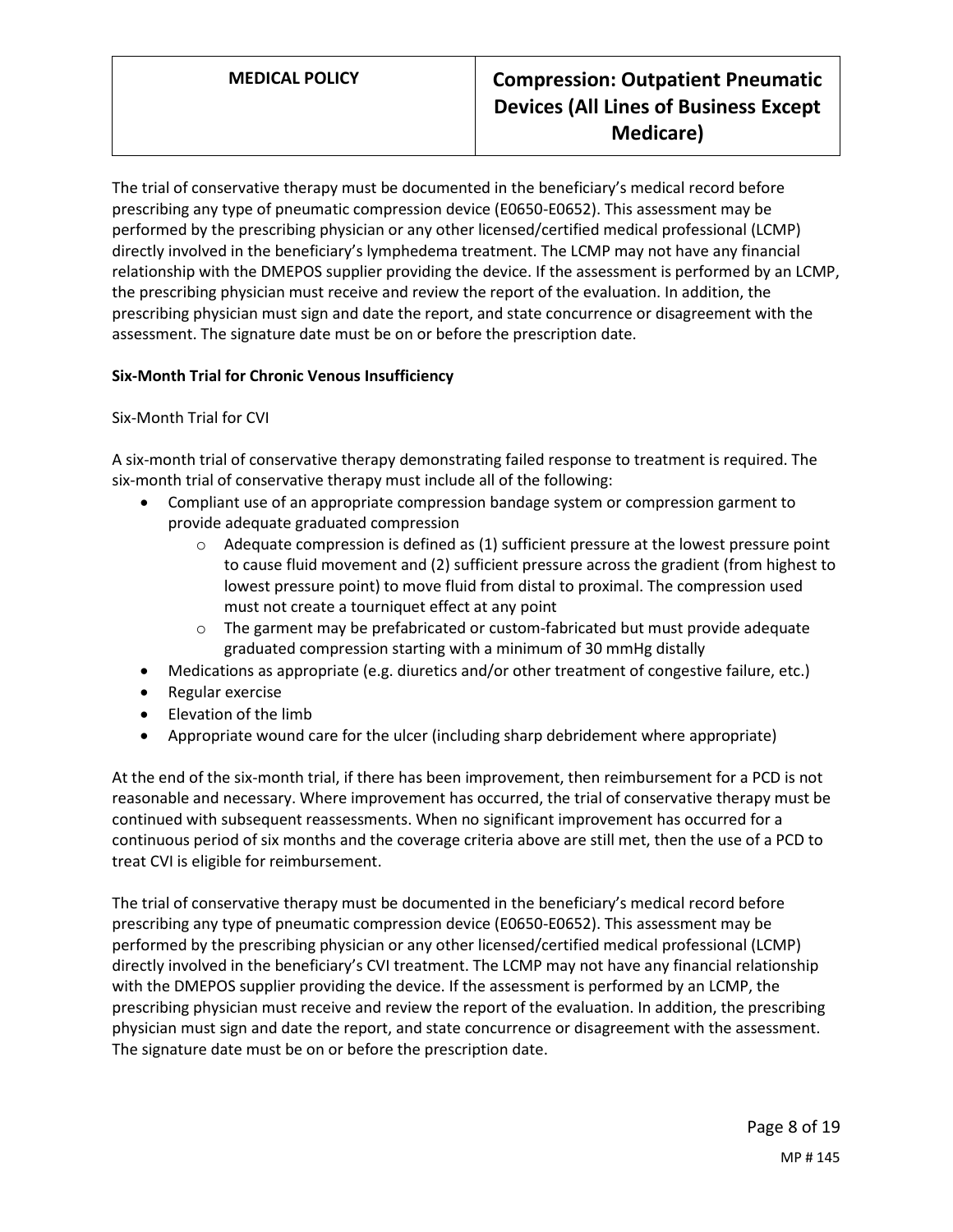## **DOCUMENTATION REQUIREMENTS**

#### **General**

For PCDs coded E0650 or E0651 the medical record must contain sufficient detailed and specific information to show that the applicable coverage criteria for I - LYMPHEDEMA or II - CHRONIC VENOUS INSUFFICIENCY WITH VENOUS STASIS ULCERS (CVI) are met.

For PCDs coded as E0652 the medical record must contain sufficient detailed and specific information to show that the applicable coverage criteria in III - LYMPHEDEMA EXTENDING ONTO THE CHEST, TRUNK AND/OR ABDOMEN are met.

The documentation for each of the above must include careful, detailed records of measurements, obtained in the same manner and with reference to the same anatomic landmarks, prior to, at periodic times during and at the conclusion of the various trials and therapy, with bilateral comparisons where appropriate.

#### **Certificate of Medical Necessity (CMN) (PIM 5.3)**

A Certificate of Medical Necessity (CMN) which has been completed, signed, and dated by the treating practitioner must be kept on file by the supplier and made available upon request. The CMN may act as a substitute for the detailed written order if it contains the same information as required in a detailed written order. The CMN for pneumatic compression pumps is CMS Form 846 (DME Form 04.04B). The initial claim must include an electronic copy of the CMN. In addition to the order information that the practitioner enters in Section B, the supplier can use the space in Section C for a written confirmation of other details of the order or the treating practitioner can enter the other details directly.

If question #1 on the CMN ("Does the beneficiary have chronic venous insufficiency with venous stasis ulcers?") is answered "Yes", documentation reflecting all of the following must be in the beneficiary's medical record and made available upon request:

- 1. The location of venous stasis ulcer(s),
- 2. How long each ulcer has been continuously present,
- 3. Previous treatment with a compression bandage system or compression garment, appropriate dressings for the ulcer(s), exercise and limb elevation for at least the past 6 months,
- 4. Evidence of regular practitioner visits for treatment of venous stasis ulcer(s) during the past 6 months.

Refer to the Supplier Manual for more information on documentation requirements.

## **BILLING GUIDELINES**

If these pneumatic devices are billed for use during ambulatory surgery (POS 24) they will deny as notcovered to the facility fee.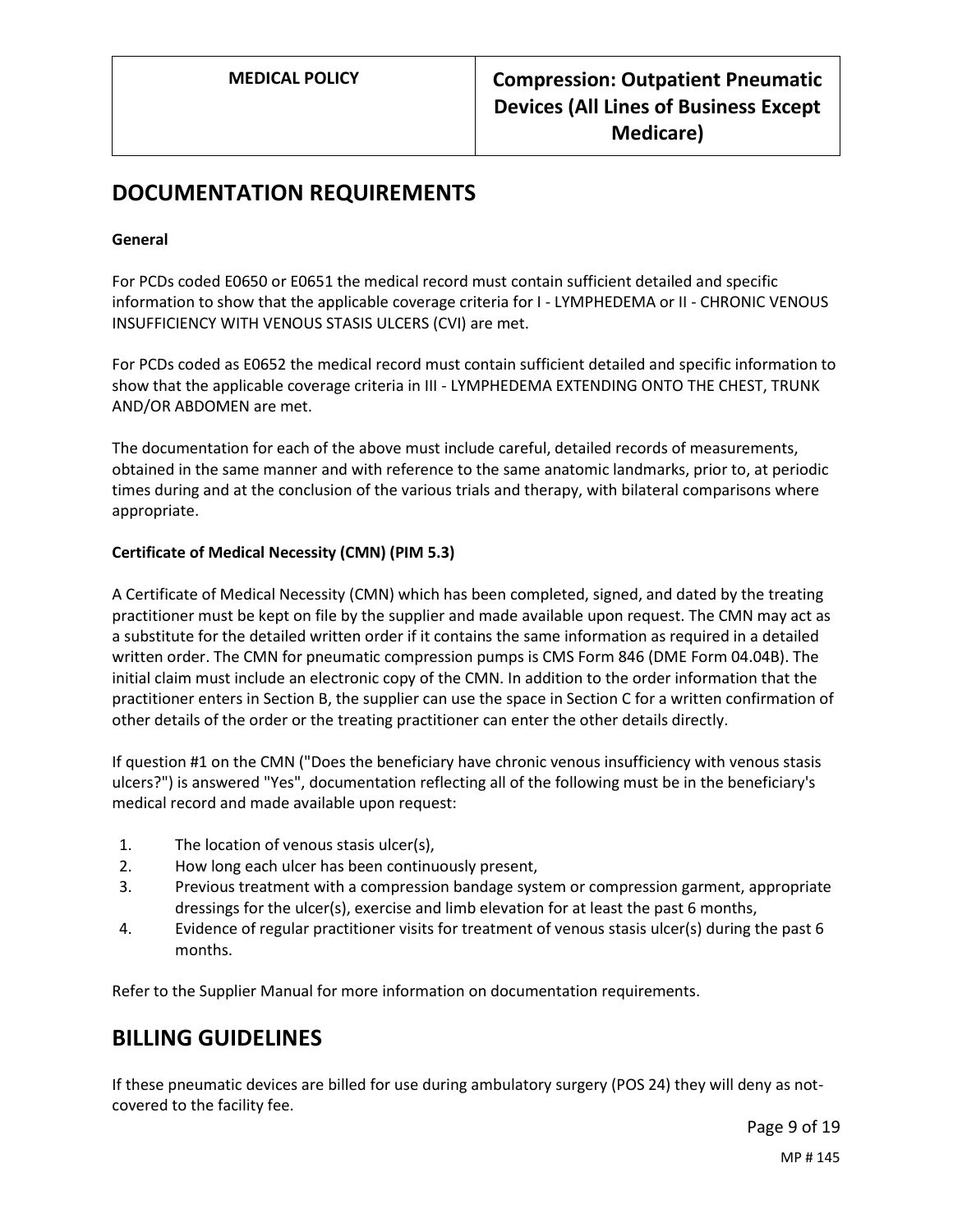#### **Pneumatic Compression Device Code Selection (E0650-E0652, E0675, E0676)**

A PCD coded as E0650 or E0651 is used for lymphedema or CVI. An E0650 compressor with a segmented appliance/sleeve (E0671- E0673) is considered functionally equivalent to an E0651 compressor with a segmented appliance/sleeve (E0667-E0669).

A PCD coded as E0652 has limited coverage. The NCD for Pneumatic Compression Devices (IOM 100-03, §280.6) provides:

"The only time that a segmented, calibrated gradient pneumatic compression device (HCPCs code E0652) would be covered is when the individual has unique characteristics that prevent them from receiving satisfactory pneumatic compression treatment using a nonsegmented device in conjunction with a segmented appliance or a segmented compression device without manual control of pressure in each chamber."

The only "unique characteristics" identified in the clinical literature that requires the use of an E0652 device is lymphedema extending onto the chest, trunk and/or abdomen which has remained unresponsive to all other therapies.

A PCD coded as E0675 is used only for peripheral artery disease. Other PCD codes are not used for this condition

A PCD coded as E0676 is used only for prevention of venous thrombosis. Refer to the related Policy Article NONMEDICAL NECESSITY COVERAGE AND PAYMENT RULES section for information about lack of a Medicare benefit for devices used for prophylaxis of venous thrombosis.

PCDs consist of an electrical pneumatic pump and an inflatable appliance that encloses the applicable body part. The pump fills the appliance with compressed air to predetermined pressures and intermittently alternates inflation and deflation to preset cycle times. The pressures and cycles vary between devices and, in some devices, are user-adjustable.

#### **PCDs for the Treatment of Lymphedema or Chronic Venous Insufficiency (CVI) With Ulcers**

PCDs used for the treatment of lymphedema or CVI with ulcers are coded based on the characteristics of the compression pump. The only HCPCS codes for PCDs used to treat lymphedema or CVI with ulcers are:

E0650 - PNEUMATIC COMPRESSOR, NON-SEGMENTAL HOME MODEL E0651 - PNEUMATIC COMPRESSOR, SEGMENTAL HOME MODEL WITHOUT CALIBRATED GRADIENT PRESSURE E0652 - PNEUMATIC COMPRESSOR, SEGMENTAL HOME MODEL WITH CALIBRATED GRADIENT PRESSURE

The HCPCS codes used for the inflatable appliances used with PCDs E0650 - E0652 are: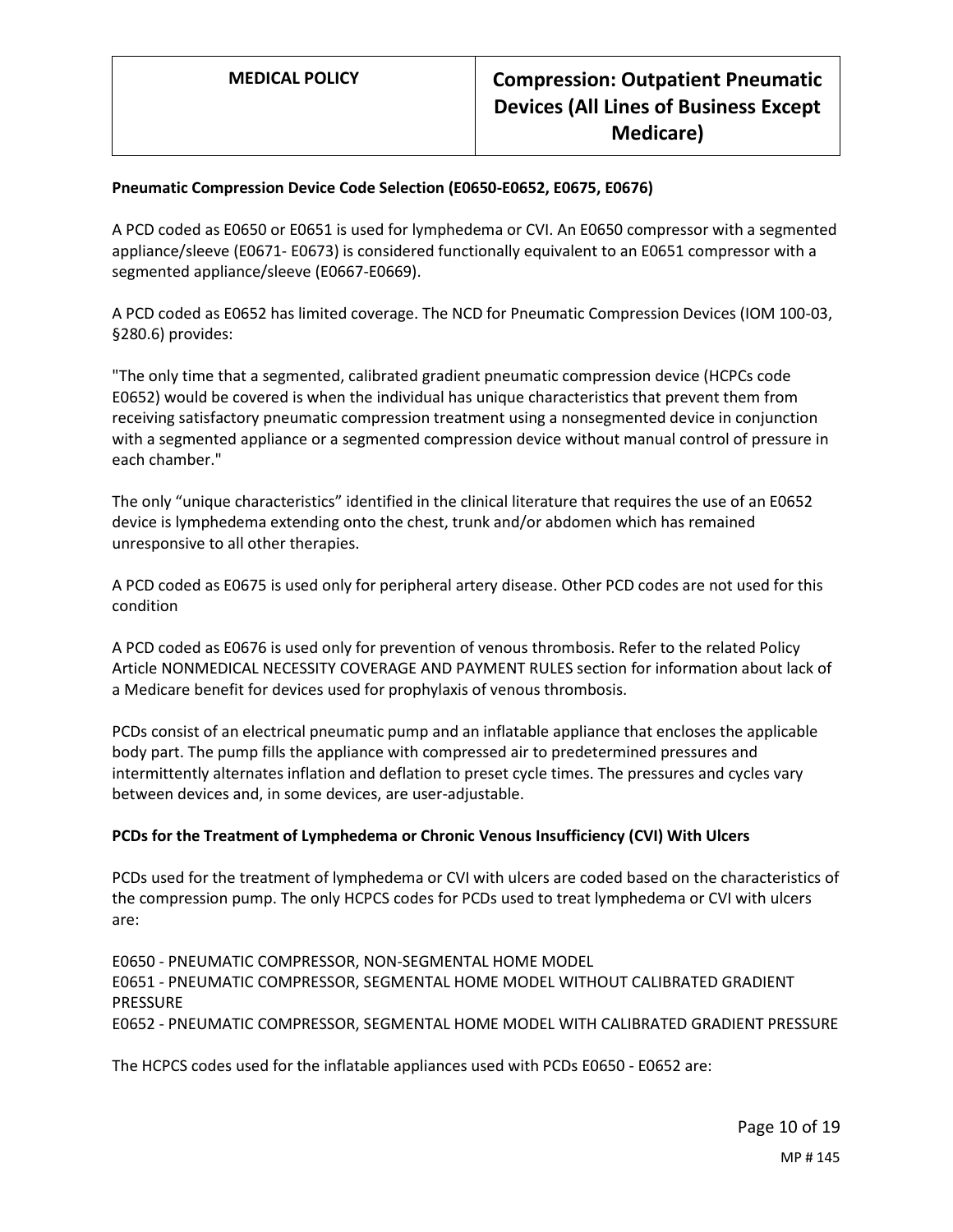E0655 - NON-SEGMENTAL PNEUMATIC APPLIANCE FOR USE WITH PNEUMATIC COMPRESSOR, HALF ARM

E0656 - SEGMENTAL PNEUMATIC APPLIANCE FOR USE WITH PNEUMATIC COMPRESSOR, TRUNK E0657 - SEGMENTAL PNEUMATIC APPLIANCE FOR USE WITH PNEUMATIC COMPRESSOR, CHEST E0660 - NON-SEGMENTAL PNEUMATIC APPLIANCE FOR USE WITH PNEUMATIC COMPRESSOR, FULL LEG E0665 - NON-SEGMENTAL PNEUMATIC APPLIANCE FOR USE WITH PNEUMATIC COMPRESSOR, FULL ARM E0666 - NON-SEGMENTAL PNEUMATIC APPLIANCE FOR USE WITH PNEUMATIC COMPRESSOR, HALF LEG E0667 - SEGMENTAL PNEUMATIC APPLIANCE FOR USE WITH PNEUMATIC COMPRESSOR, FULL LEG E0668 - SEGMENTAL PNEUMATIC APPLIANCE FOR USE WITH PNEUMATIC COMPRESSOR, FULL ARM E0669 - SEGMENTAL PNEUMATIC APPLIANCE FOR USE WITH PNEUMATIC COMPRESSOR, HALF LEG E0670 - SEGMENTAL PNEUMATIC APPLIANCE FOR USE WITH PNEUMATIC COMPRESSOR, INTEGRATED, 2 FULL LEGS AND TRUNK E0671 - SEGMENTAL GRADIENT PRESSURE PNEUMATIC APPLIANCE, FULL LEG E0672 - SEGMENTAL GRADIENT PRESSURE PNEUMATIC APPLIANCE, FULL ARM E0673 - SEGMENTAL GRADIENT PRESSURE PNEUMATIC APPLIANCE, HALF LEG

A non-segmented pneumatic compressor (E0650) is a device that has a single outflow port on the compressor. Pressurized air from the single outflow port is transmitted to an appliance with single or multiple segments. The segment(s) inflate and deflate based on the compressor-specified pressure and cycle times. The number of segments contained in the appliance does not affect HCPCS coding of the compressor. Appliances appropriate for use with an E0650 PCD are E0655, E0660 - E0666, and E0671 - E0673.

Segmental gradient pressure pneumatic appliances (E0671 - E0673) are appliances/sleeves which are used with a non-segmented pneumatic compressor (E0650) but which achieve a pressure gradient through the design of the tubing and/or air chambers.

A segmented pneumatic compressor (E0651, E0652) is a device that has multiple outflow ports on the compressor. The pressurized air from each outflow ports is transmitted to corresponding segments on the appliance. The segments inflate and deflate based on the compressor-specified pressures and cycle times.

A segmented device without calibrated gradient pressure (E0651) is one in which either the same pressure is present in each segment or there is a predetermined pressure gradient in successive segments. E0651 PCDs cannot individually set or adjust pressures in separate appliance segments. In an E0651 PCD, the pressure is usually set by a single control on the distal segment. Appliances appropriate for use with an E0651 PCD are E0667-E0669.

A segmented device with calibrated gradient pressure (E0652) is characterized by manual control on at least three outflow ports that can deliver an individually determined pressure to each corresponding appliance segment. Use of tubing and/or appliances that can create a pressure gradient independently from the compressor does not qualify to classify the compressor as E0652. These methods are not considered as calibrated gradient pressure. Appliances appropriate for use with an E0652 PCD are E0656, E0657, and E0667 - E0670.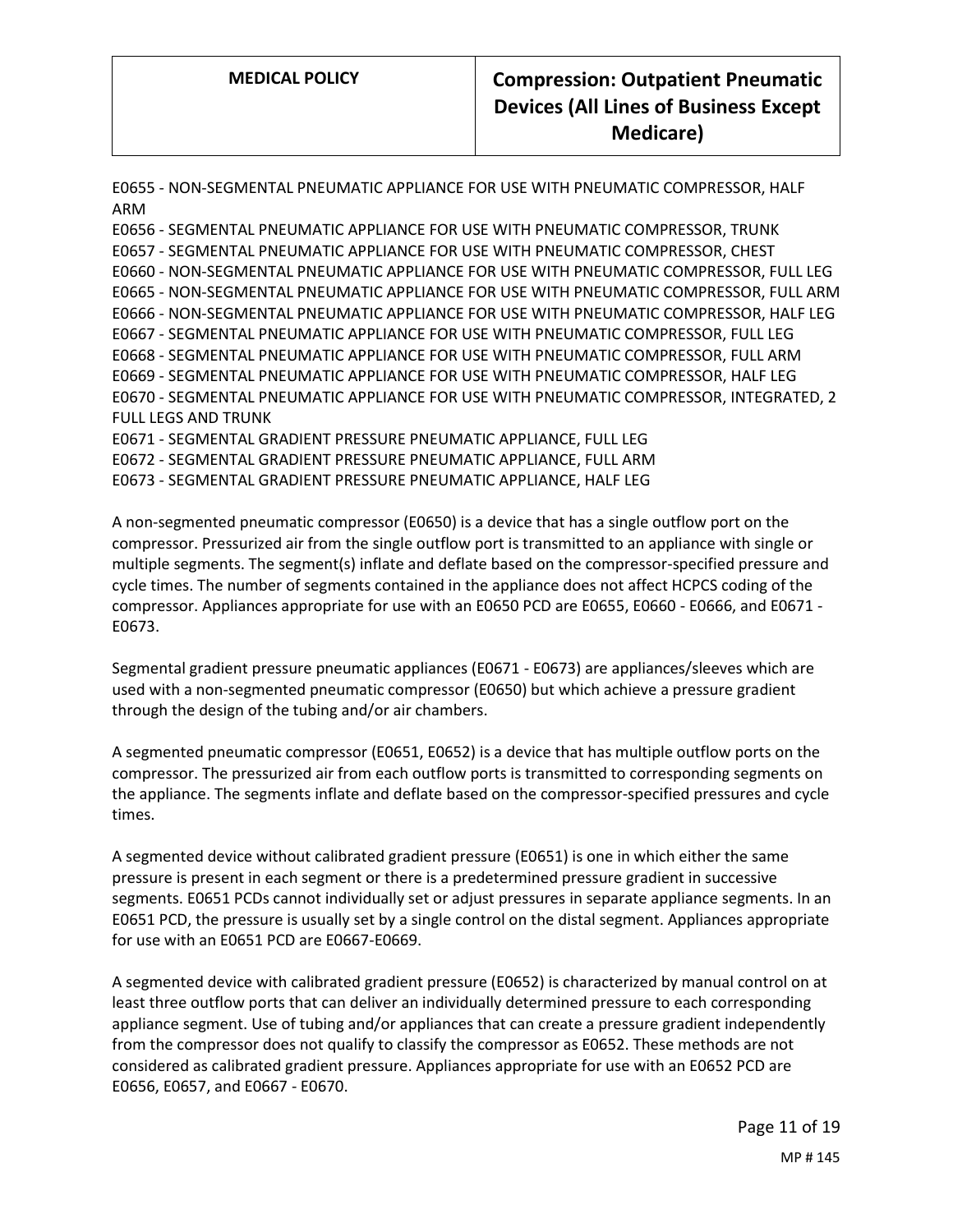All limb appliances (E0655, E0660 - E0673) used with PCDs E0650 - E0652 must enclose the affected limb(s) sufficiently to prevent retrograde edema fluid flow (distally). All limb appliances (E0655, E0660 - E0673) used with PCDs E0650 - E0652 must avoid a tourniquet effect during compression that would prevent distal fluid from moving proximally. Appliances that create a tourniquet effect or cause retrograde flow of edema fluid must be coded A4600 - SLEEVE FOR INTERMITTENT LIMB COMPRESSION DEVICE, REPLACEMENT ONLY, EACH.

### **PCDs for the Treatment of Peripheral Artery Disease**

The only HCPCS code for PCDs used for the treatment of peripheral artery disease is:

E0675 - PNEUMATIC COMPRESSION DEVICE, HIGH PRESSURE, RAPID INFLATION/DEFLATION CYCLE, FOR ARTERIAL INSUFFICIENCY (UNILATERAL AND BILATERAL SYSTEM)

The HCPCS codes used for the inflatable appliances used with PCD E0675 are:

E0667 - SEGMENTAL PNEUMATIC APPLIANCE FOR USE WITH PNEUMATIC COMPRESSOR, FULL LEG E0668 - SEGMENTAL PNEUMATIC APPLIANCE FOR USE WITH PNEUMATIC COMPRESSOR, FULL ARM E0669 - SEGMENTAL PNEUMATIC APPLIANCE FOR USE WITH PNEUMATIC COMPRESSOR, HALF LEG

An E0675 is a PCD that delivers high pressure and rapid inflation/deflation cycles for the treatment of arterial insufficiency (peripheral artery disease). HCPCS code E0675 is all-inclusive, i.e. all product variations in pressures, cycle characteristics, timing, control systems, appliance configurations, etc. (not all-inclusive) are considered as described by the code. Appliances appropriate for use with an E0675 PCD are E0667-E0669.

### **PCDs for Deep Venous Thrombosis (DVT)**

Home intermittent pneumatic compression devices for the prevention of DVT are not covered for use at Ambulatory Surgery Centers. They are considered part of the facility fees and not separately reimbursable.

The only HCPCS code for PCDs used for the prevention of DVT is:

#### E0676 - INTERMITTENT LIMB COMPRESSION DEVICE (INCLUDES All ACCESSORIES), NOT OTHERWISE SPECIFIED

An E0676 is a PCD that delivers pressure and inflation/deflation cycles for the prevention of deep venous thrombosis. HCPCS code E0676 is all-inclusive, i.e. all product variations in pressures, cycle characteristics, timing, control systems, appliance configurations, etc. (not all-inclusive) are considered as described by the code.

The appliance(s) and any other accessories, options, and supplies used with PCD E0676 are included in the payment for HCPCS code E0676 at the time of initial issue and must not be billed separately to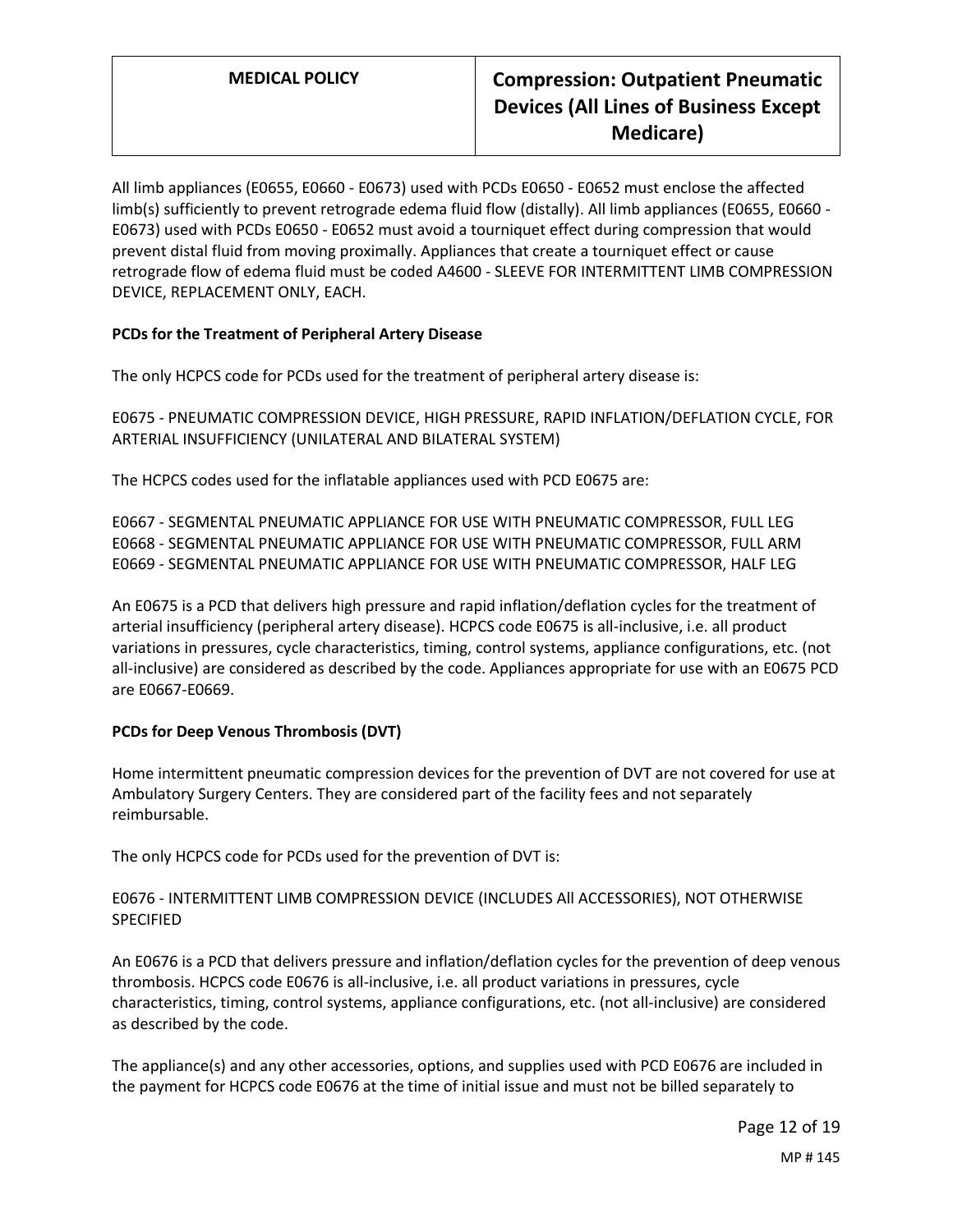Medicare. If a supplier chooses to bill separately for these items at the time of initial issue, then HCPCS code A9900 - MISCELLANEOUS DME SUPPLY, ACCESSORY, AND/OR SERVICE COMPONENT OF ANOTHER HCPCS CODE must be used to bill Medicare for the item(s).

HCPCS code A4600 – SLEEVE FOR INTERMITTENT LIMB COMPRESSION DEVICE, REPLACEMENT ONLY, EACH is used only when the appliance used with an E0676 device is being replaced. HCPCS codes E0655 - E0673 must not be used when billing for appliances used with E0676 devices.

#### **Miscellaneous**

When a foot or hand segment is used in conjunction with any leg or arm appliance respectively, there must be no separate billing for this segment. It is considered included in the code for the leg or arm appliance.

The only products that may be billed to the DME MACs using codes E0650, E0651, E0652 and E0675 are those for which the Pricing, Data Analysis, and Coding (PDAC) contractor has completed a Coding Verification Review. The coding determination subsequently is published on the appropriate Product Classification List.

Information concerning the documentation that must be submitted to the PDAC for a Coding Verification Review can be found on the PDAC website or by contacting the PDAC.

## **HCPCS CODES**

| <b>All Lines of Business Except Medicare</b> |                                                                                     |
|----------------------------------------------|-------------------------------------------------------------------------------------|
| No Prior Authorization Required              |                                                                                     |
| E0650                                        | Pneumatic compressor, non-segmental home model                                      |
| E0651                                        | Pneumatic compressor, segmental home model without calibrated gradient pressure     |
| E0652                                        | Pneumatic compressor, segmental home model with calibrated gradient pressure        |
| E0655                                        | Non-segmental pneumatic appliance for use with pneumatic compressor, half arm       |
| E0656                                        | Segmental pneumatic appliance for use with pneumatic compressor, trunk              |
| E0657                                        | Segmental pneumatic appliance for use with pneumatic compressor, chest              |
| E0660                                        | Non-segmental pneumatic appliance for use with pneumatic compressor, full leg       |
| E0665                                        | Non-segmental pneumatic appliance for use with pneumatic compressor, full arm       |
| E0666                                        | Non-segmental pneumatic appliance for use with pneumatic compressor, half leg       |
| E0667                                        | Segmental pneumatic appliance for use with pneumatic compressor, full leg           |
| E0668                                        | Segmental pneumatic appliance for use with pneumatic compressor, full arm           |
| E0669                                        | Segmental pneumatic appliance for use with pneumatic compressor, half leg           |
| E0670                                        | Segmental pneumatic appliance for use with pneumatic compressor, integrated, 2 full |
|                                              | legs and trunk                                                                      |
| E0671                                        | Segmental gradient pressure pneumatic appliance, full leg                           |
| E0672                                        | Segmental gradient pressure pneumatic appliance, full arm                           |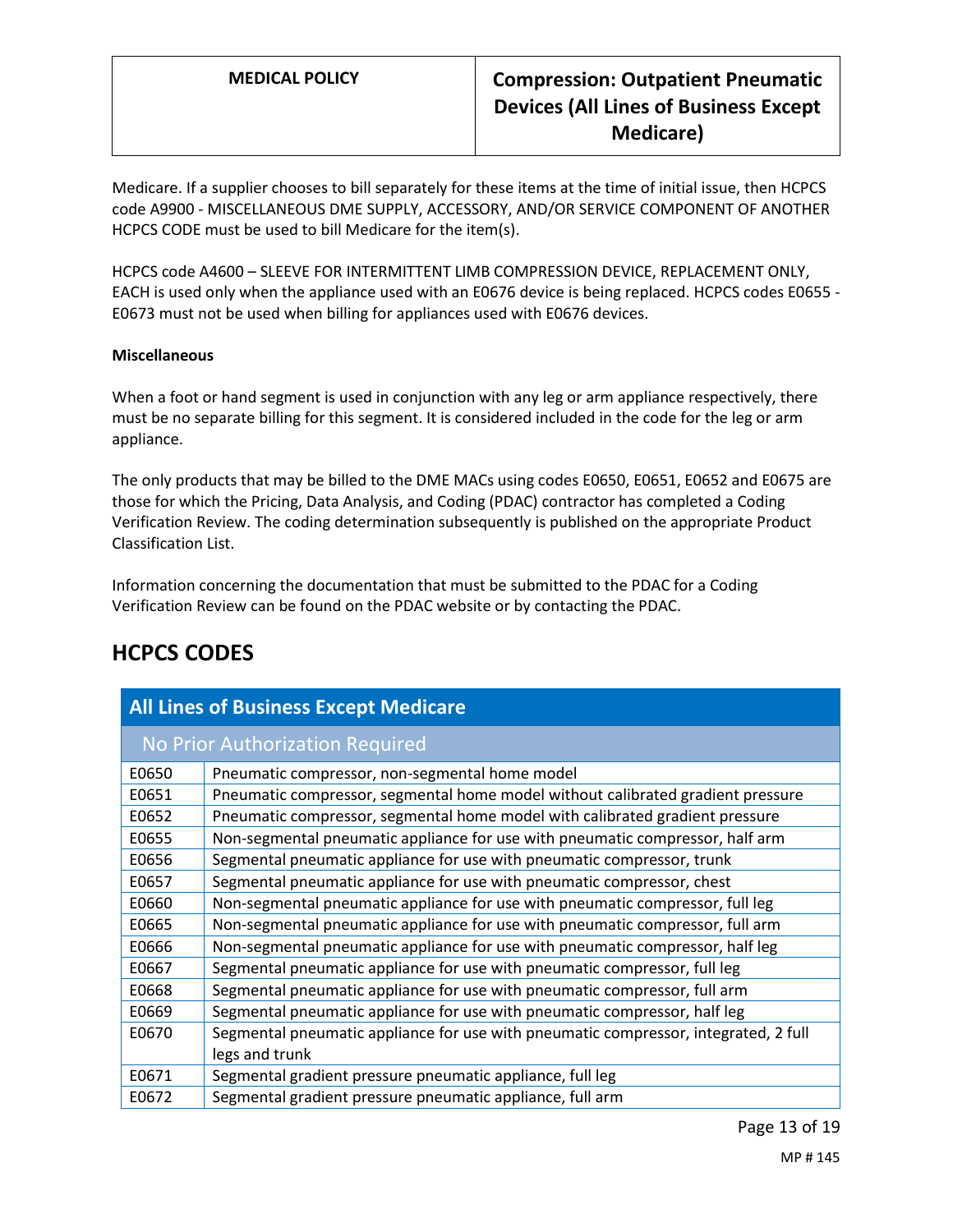| E0673       | Segmental gradient pressure pneumatic appliance, half leg                                                                                    |
|-------------|----------------------------------------------------------------------------------------------------------------------------------------------|
| E0676       | Intermittent limb compression device (includes all accessories), not otherwise specified                                                     |
| Not Covered |                                                                                                                                              |
| E0675       | Pneumatic compression device, high pressure, rapid inflation/deflation cycle, for arterial<br>insufficiency (unilateral or bilateral system) |

## **REVIEW OF EVIDENCE**

The use of pneumatic compression devices for the treatment of lymphedema and chronic venous insufficiency is based on Centers for Medicare & Medicaid Services guidance; therefore, an evidence review is not included for these indications.

A review of the ECRI, Hayes, Cochrane, and PubMed databases was conducted regarding the use of pneumatic compression devices for the prevention of deep vein thrombosis. Below is a summary of the available evidence identified through April of 2021.

#### Systematic Reviews

In 2020, Hayes updated a health technology assessment with an evidence review to evaluate pneumatic compression for the prevention of deep vein thrombosis following knee surgery.<sup>5</sup> The available evidence suggested that pneumatic compression may be effective in reducing the incidence of deep vein thrombosis (DVT) in patients who have undergone knee surgery, particularly when used in combination with other mechanical or pharmacological interventions for prevention of DVT. However, the available studies provide limited and somewhat inconsistent evidence concerning the efficacy of pneumatic compression relative to other strategies for DVT prevention and the optimal DVT prevention strategy for knee surgery patients remains unclear. Pneumatic compression therapy is reasonably safe and caused minor or no complications in the reviewed studies. Additional randomized trials are needed to determine the optimal strategy for DVT prevention, particularly in patients who cannot tolerate treatment with anticoagulants such as low-molecular-weight heparin (LMWH) and aspirin.

Therefore, based on the currently available published evidence, the following Hayes Ratings are assigned:

- o "**C**  For pneumatic compression as an adjunct to LMWH for prevention of DVT after knee surgery. This rating reflects the similar safety profiles, but conflicting evidence regarding the efficacy of these approaches.
- o **C**  For pneumatic compression as an alternative to warfarin (Coumadin) for prevention of DVT after knee surgery. This rating reflects consistent but limited evidence that these approaches have similar safety and efficacy for prevention of DVT.
- o **D2**  For pneumatic compression therapy alone as an alternative to LMWH alone for DVT prevention after knee surgery. This Rating reflects findings from a small body of conflicting evidence, some of which indicate that pneumatic compression therapy is less effective than LMWH.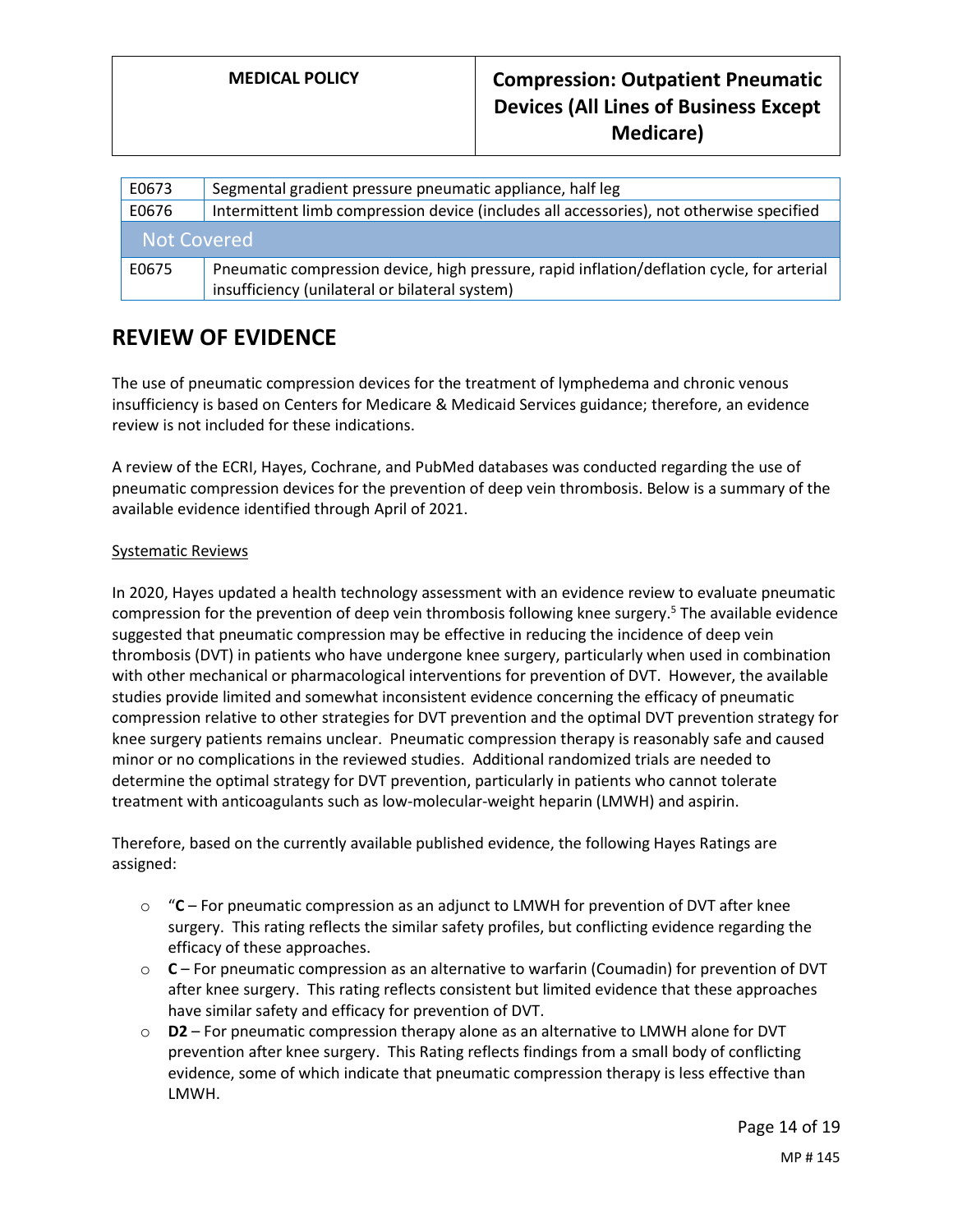- o **D2** For pneumatic compression therapy as an alternative to aspirin, graduated compression stockings, or continuous passive motion therapy for DVT prevention. There is insufficient highquality evidence to determine the relative efficacy and safety of these treatment approaches.
- o **D2** For pneumatic compression therapy as an adjunct to aspirin, graduated compression stockings, or continuous passive motion therapy as alternatives to aspirin alone, compression stockings alone, or continuous passive motion therapy alone for DVT prevention, respectively.
- $\circ$  There is insufficient high-quality evidence to determine the relative efficacy and safety of these treatment approaches."

# **CLINICAL PRACTICE GUIDELINES**

### American College of Chest Physicians (ACCP)

The 2012 ACCP evidence-based guideline for the prevention of venous thromboembolism (VTE) in orthopedic surgery patients recommended the following regarding intermittent pneumatic compression devices:

- "In patients undergoing total hip arthroplasty (THA) or total knee arthroplasty (TKA), we recommend use of one of the following for a minimum of 10 to 14 days rather than no antithrombotic prophylaxis: low-molecular-weight heparin (LMWH), fondaparinux, apixaban, dabigatran, rivaroxaban, low-dose unfractionated heparin (LDUH), adjusted-dose vitamin K antagonist (VKA), aspirin (all Grade 1B), or an intermittent pneumatic compression device (IPCD) (Grade 1C).
- In patients undergoing hip fracture surgery (HFS), we recommend use of one of the following rather than no antithrombotic prophylaxis for a minimum of 10 to 14 days: LMWH, fondaparinux, LDUH, adjusted-dose VKA, aspirin (all Grade 1B), or an IPCD (Grade 1C).
- For patients undergoing major orthopedic surgery, we suggest extending thromboprophylaxis in the outpatient period for up to 35 days from the day of surgery rather than for only 10 to 14 days (Grade 2B).
- In patients undergoing major orthopedic surgery and increased risk of bleeding, we suggest using an IPCD or no prophylaxis rather than pharmacologic treatment (Grade 2C)."<sup>6</sup>

The 2012 AACP evidence-based guideline for the prevention of venous thromboembolism (VTE) in nonorthopedic surgical patients gave the following recommendations for intermittent pneumatic compression devices:

- "For general and abdominal-pelvic surgery patients at low risk for VTE (∼1.5%; Rogers score, 7- 10; Caprini score, 1-2), we suggest mechanical prophylaxis, preferably with intermittent pneumatic compression (IPC), over no prophylaxis (Grade 2C).
- For general and abdominal-pelvic surgery patients at moderate risk for VTE (∼3.0%; Rogers score, > 10; Caprini score, 3-4) who are not at high risk for major bleeding complications, we suggest low-molecular-weight heparin (LMWH) (Grade 2B), low-dose unfractionated heparin (LDUH) (Grade 2B), or mechanical prophylaxis, preferably with IPC (Grade 2C), over no prophylaxis.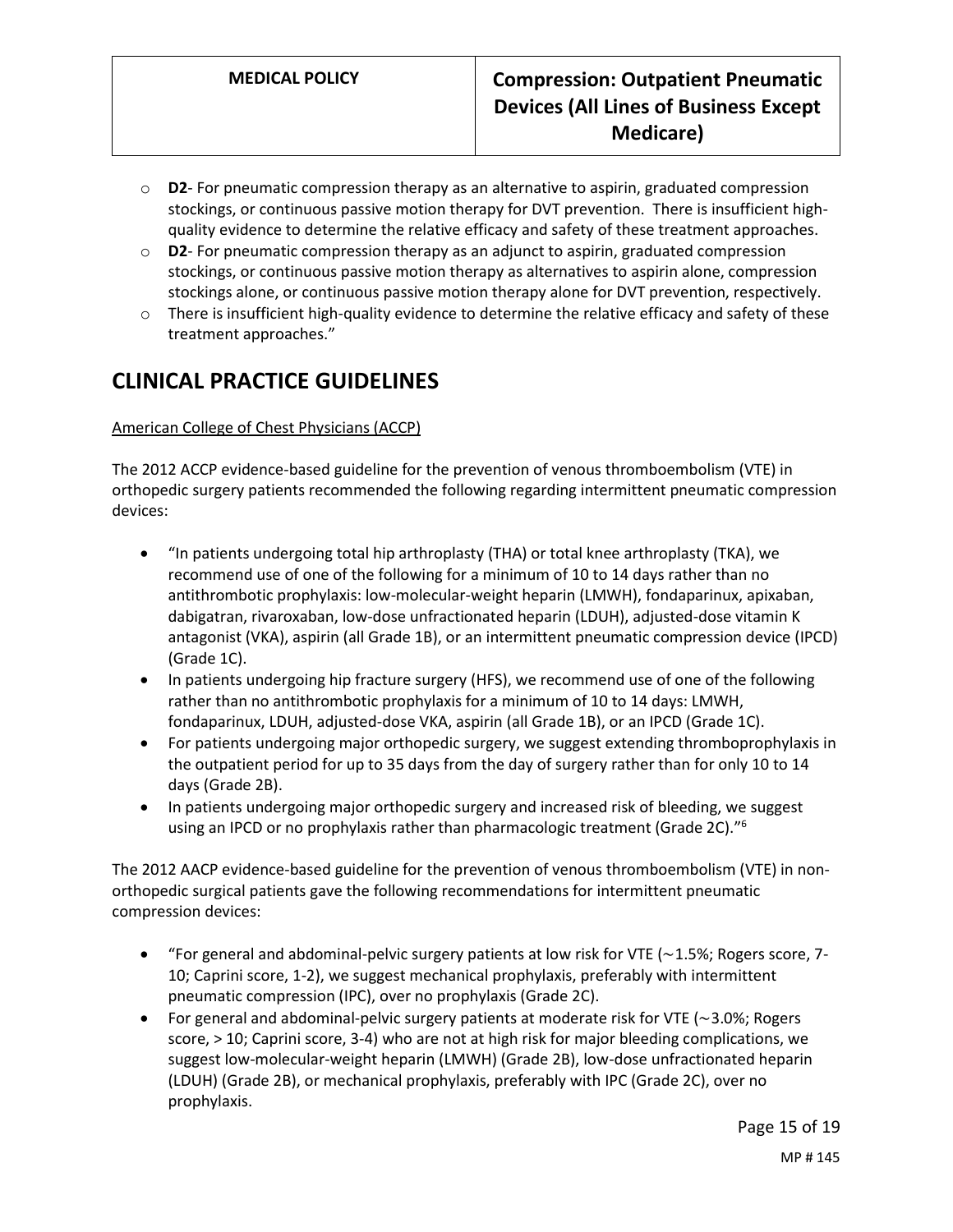- For general and abdominal-pelvic surgery patients at moderate risk for VTE (3.0%; Rogers score, > 10; Caprini score, 3-4) who are at high risk for major bleeding complications or those in whom the consequences of bleeding are thought to be particularly severe, we suggest mechanical prophylaxis, preferably with IPC, over no prophylaxis (Grade 2C).
- For general and abdominal-pelvic surgery patients at high risk for VTE (∼6.0%; Caprini score, ≥ 5) who are not at high risk for major bleeding complications, we recommend pharmacologic prophylaxis with LMWH (Grade 1B) or LDUH (Grade 1B) over no prophylaxis. We suggest that mechanical prophylaxis with elastic stockings (ES) or IPC should be added to pharmacologic prophylaxis (Grade 2C).
- For high-VTE-risk general and abdominal-pelvic surgery patients who are at high risk for major bleeding complications or those in whom the consequences of bleeding are thought to be particularly severe, we suggest use of mechanical prophylaxis, preferably with IPC, over no prophylaxis until the risk of bleeding diminishes and pharmacologic prophylaxis may be initiated (Grade 2C).
- For general and abdominal-pelvic surgery patients at high risk for VTE (6%; Caprini score, ≥ 5) in whom both LMWH and unfractionated heparin are contraindicated or unavailable and who are not at high risk for major bleeding complications, we suggest low-dose aspirin (Grade 2C), fondaparinux (Grade 2C), or mechanical prophylaxis, preferably with IPC (Grade 2C), over no prophylaxis.
- For cardiac surgery patients with an uncomplicated postoperative course, we suggest use of mechanical prophylaxis, preferably with optimally applied IPC, over either no prophylaxis (Grade 2C) or pharmacologic prophylaxis (Grade 2C).
- For cardiac surgery patients whose hospital course is prolonged by one or more nonhemorrhagic surgical complications, we suggest adding pharmacologic prophylaxis with LDUH or LMWH to mechanical prophylaxis (Grade 2C).
- For thoracic surgery patients at moderate risk for VTE who are not at high risk for perioperative bleeding, we suggest LDUH (Grade 2B), LMWH (Grade 2B), or mechanical prophylaxis with optimally applied IPC (Grade 2C) over no prophylaxis.
- For thoracic surgery patients at high risk for VTE who are not at high risk for perioperative bleeding, we suggest LDUH (Grade 1B) or LMWH (Grade 1B) over no prophylaxis. In addition, we suggest that mechanical prophylaxis with ES or IPC should be added to pharmacologic prophylaxis (Grade 2C).
- For thoracic surgery patients who are at high risk for major bleeding, we suggest use of mechanical prophylaxis, preferably with optimally applied IPC, over no prophylaxis until the risk of bleeding diminishes and pharmacologic prophylaxis may be initiated (Grade 2C).
- For craniotomy patients, we suggest that mechanical prophylaxis, preferably with IPC, be used over no prophylaxis (Grade 2C) or pharmacologic prophylaxis (Grade 2C).
- For craniotomy patients at very high risk for VTE (eg, those undergoing craniotomy for malignant disease), we suggest adding pharmacologic prophylaxis to mechanical prophylaxis once adequate hemostasis is established and the risk of bleeding decreases (Grade 2C).
- For patients undergoing spinal surgery, we suggest mechanical prophylaxis, preferably with IPC, over no prophylaxis (Grade 2C), unfractionated heparin (Grade 2C), or LMWH (Grade 2C).
- For patients undergoing spinal surgery at high risk for VTE (including those with malignant disease or those undergoing surgery with a combined anterior-posterior approach), we suggest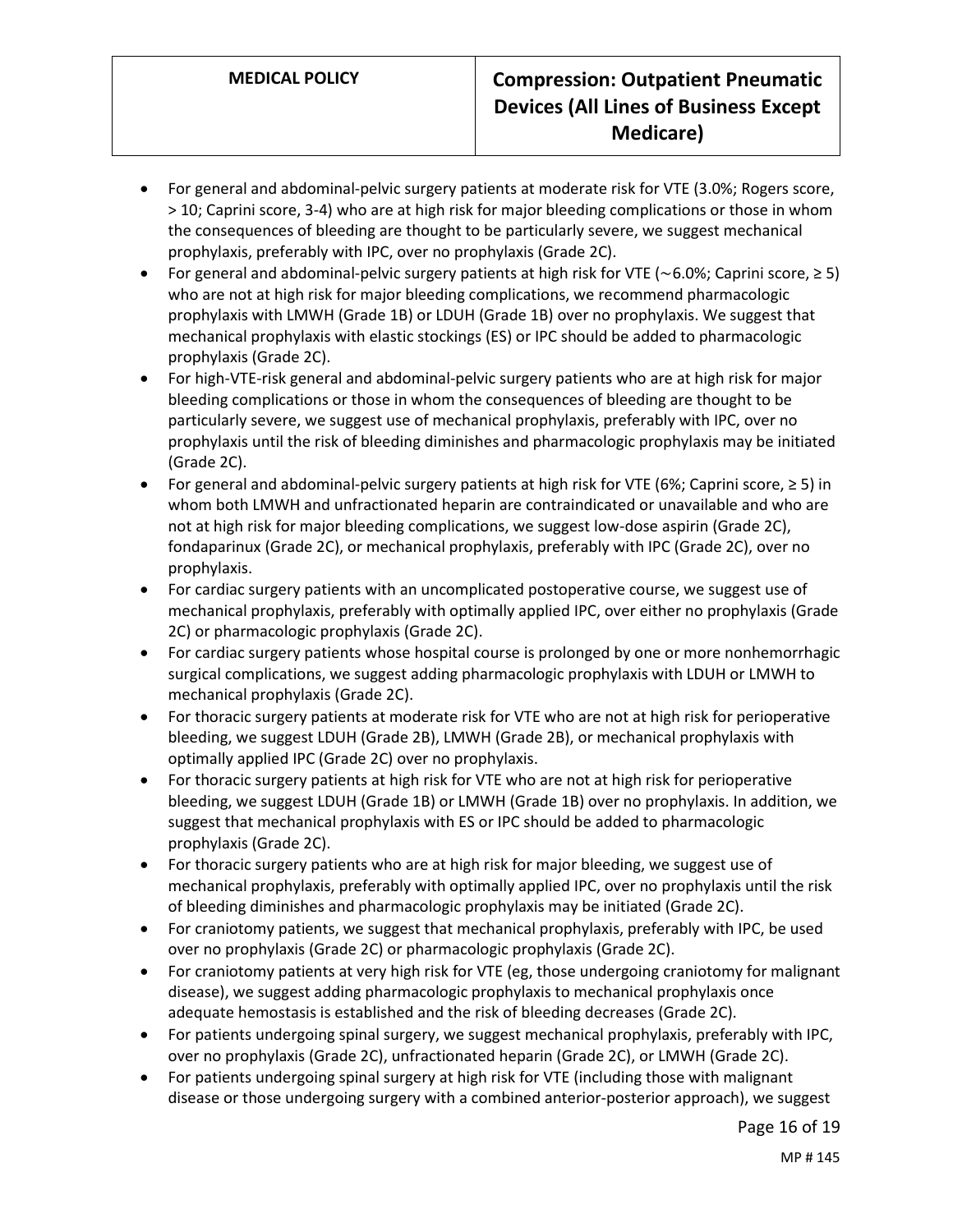adding pharmacologic prophylaxis to mechanical prophylaxis once adequate hemostasis is established and the risk of bleeding decreases (Grade 2C).

- For major trauma patients, we suggest use of LDUH (Grade 2C), LMWH (Grade 2C), or mechanical prophylaxis, preferably with IPC (Grade 2C), over no prophylaxis.
- For major trauma patients at high risk for VTE (including those with acute spinal cord injury, traumatic brain injury, and spinal surgery for trauma), we suggest adding mechanical prophylaxis to pharmacologic prophylaxis (Grade 2C) when not contraindicated by lowerextremity injury.
- For major trauma patients in whom LMWH and LDUH are contraindicated, we suggest mechanical prophylaxis, preferably with IPC, over no prophylaxis (Grade 2C) when not contraindicated by lower-extremity injury. We suggest adding pharmacologic prophylaxis with either LMWH or LDUH when the risk of bleeding diminishes or the contraindication to heparin resolves (Grade 2C)." 7

### American Academy of Orthopedic Surgeons (AAOS)

The 2012 AAOS evidence-based clinical practice guideline on preventing venous thromboembolic disease in patients undergoing elective hip and knee arthroplasty recommended the following regarding pneumatic compression devices:

- "We suggest the use of pharmacologic agents and/or mechanical compressive devices for the prevention of venous thromboembolism in patients undergoing elective hip or knee arthroplasty, and who are not at elevated risk beyond that of the surgery itself for venous thromboembolism or bleeding. Grade of Recommendation: Moderate
- Current evidence is unclear about which prophylactic strategy (or strategies) is/are optimal or suboptimal. Therefore, we are unable to recommend for or against specific prophylactics in these patients. Grade of Recommendation: Inconclusive
- In the absence of reliable evidence about how long to employ these prophylactic strategies, it is the opinion of this work group that patients and physicians discuss the duration of prophylaxis. Grade of Recommendation: Consensus
- In the absence of reliable evidence, it is the opinion of this work group that patients undergoing elective hip or knee arthroplasty, and who have also had a previous venous thromboembolism, receive pharmacologic prophylaxis and mechanical compressive devices. Grade of Recommendation: Consensus
- In the absence of reliable evidence, it is the opinion of this work group that patients undergoing elective hip or knee arthroplasty, and who also have a known bleeding disorder (e.g., hemophilia) and/or active liver disease, use mechanical compressive devices for preventing venous thromboembolism. Grade of Recommendation: Consensus"<sup>8</sup>

#### American College of Foot and Ankle Surgeons (ACFAS)

The 2015 ACFAS clinical consensus statement for the risk, prevention, and diagnosis of venous thromboembolism disease (VTED) in foot and ankle surgery and injuries requiring immobilization recommended a multimodal approach to VTED prophylaxis for patients at high risk. "This includes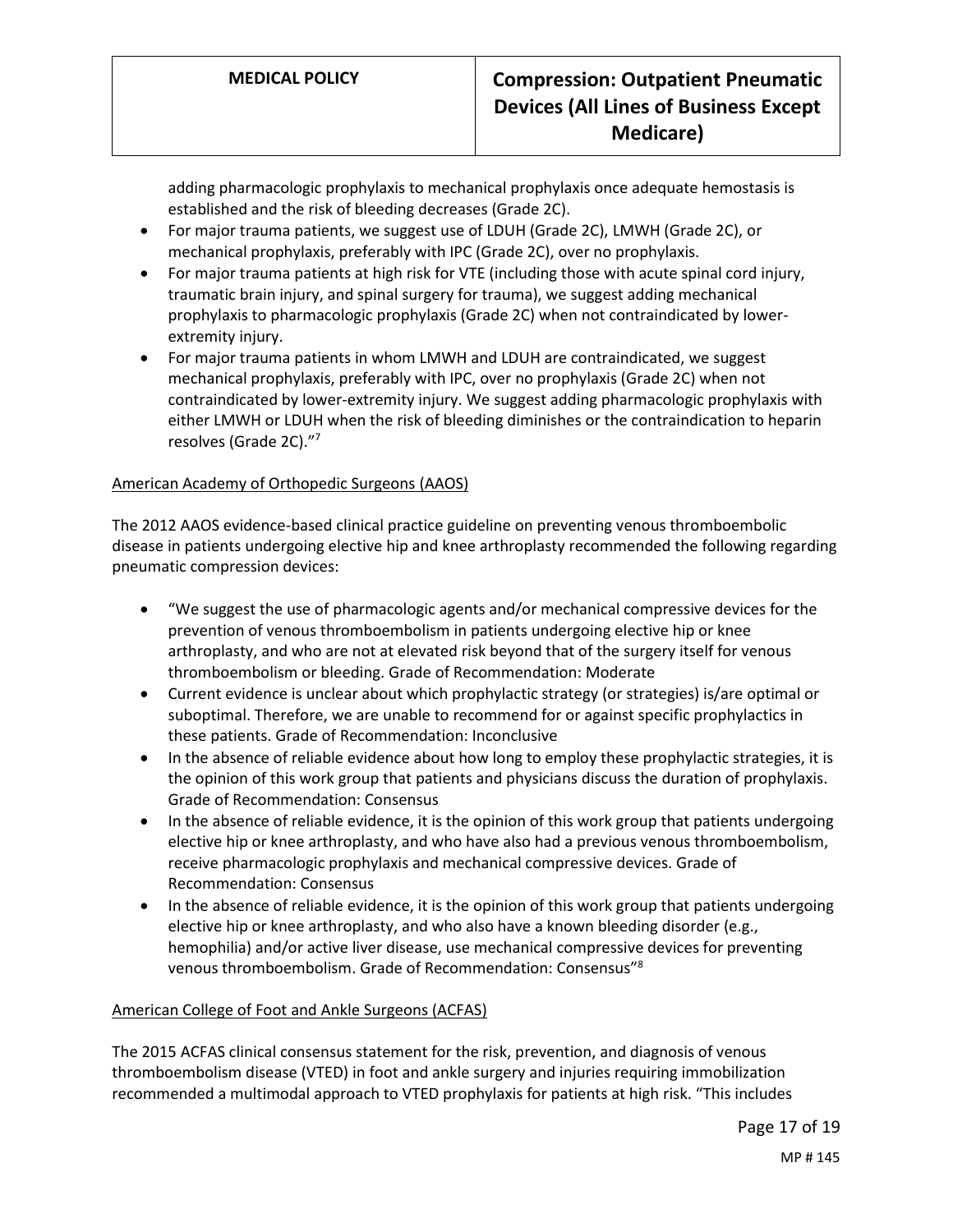addressing any modifiable risk factors, using mechanical prophylaxis, early mobilization, and considering the use of chemical prophylaxis."<sup>9</sup>

# **INSTRUCTIONS FOR USE**

Company Medical Policies serve as guidance for the administration of plan benefits. Medical policies do not constitute medical advice nor a guarantee of coverage. Company Medical Policies are reviewed annually and are based upon published, peer-reviewed scientific evidence and evidence-based clinical practice guidelines that are available as of the last policy update. The Companies reserve the right to determine the application of Medical Policies and make revisions to Medical Policies at any time. Providers will be given at least 60-days notice of policy changes that are restrictive in nature.

The scope and availability of all plan benefits are determined in accordance with the applicable coverage agreement. Any conflict or variance between the terms of the coverage agreement and Company Medical Policy will be resolved in favor of the coverage agreement.

# **REGULATORY STATUS**

### Mental Health Parity Statement

Coverage decisions are made on the basis of individualized determinations of medical necessity and the experimental or investigational character of the treatment in the individual case. In cases where medical necessity is not established by policy for specific treatment modalities, evidence not previously considered regarding the efficacy of the modality that is presented shall be given consideration to determine if the policy represents current standards of care.

## **REFERENCES**

- 1. Centers for Medicare & Medicaid Services National Coverage Determination (NCD) for Pneumatic Compression Devices (280.6). Effective Date of this Version: 1/14/2002. [https://www.cms.gov/medicare-coverage-database/details/ncd-details.aspx?NCDId=225.](https://www.cms.gov/medicare-coverage-database/details/ncd-details.aspx?NCDId=225) Accessed 04/28/2021.
- 2. Centers for Medicare & Medicaid Services Local Coverage Article: Pneumatic Compression Devices - Policy Article (A52488). Revision Effective Date: 01/01/2020. [https://www.cms.gov/medicare-coverage-database/details/article-details.aspx?articleId=52488.](https://www.cms.gov/medicare-coverage-database/details/article-details.aspx?articleId=52488) Accessed 04/28/2021.
- 3. Centers for Medicare & Medicaid Services Local Coverage Determination (LCD): Pneumatic Compression Devices (L33829). Revision Effective Date: For services performed on or after 01/01/2020[. https://www.cms.gov/medicare-coverage-database/details/lcd](https://www.cms.gov/medicare-coverage-database/details/lcd-details.aspx?LCDId=33829)[details.aspx?LCDId=33829.](https://www.cms.gov/medicare-coverage-database/details/lcd-details.aspx?LCDId=33829) Accessed 04/28/2021.
- 4. Centers for Medicare & Medicaid Services Local Coverage Article (LCA): A55426, Local Coverage Article: Standard Documentation Requirements for All Claims Submitted to DME MACs. Revision